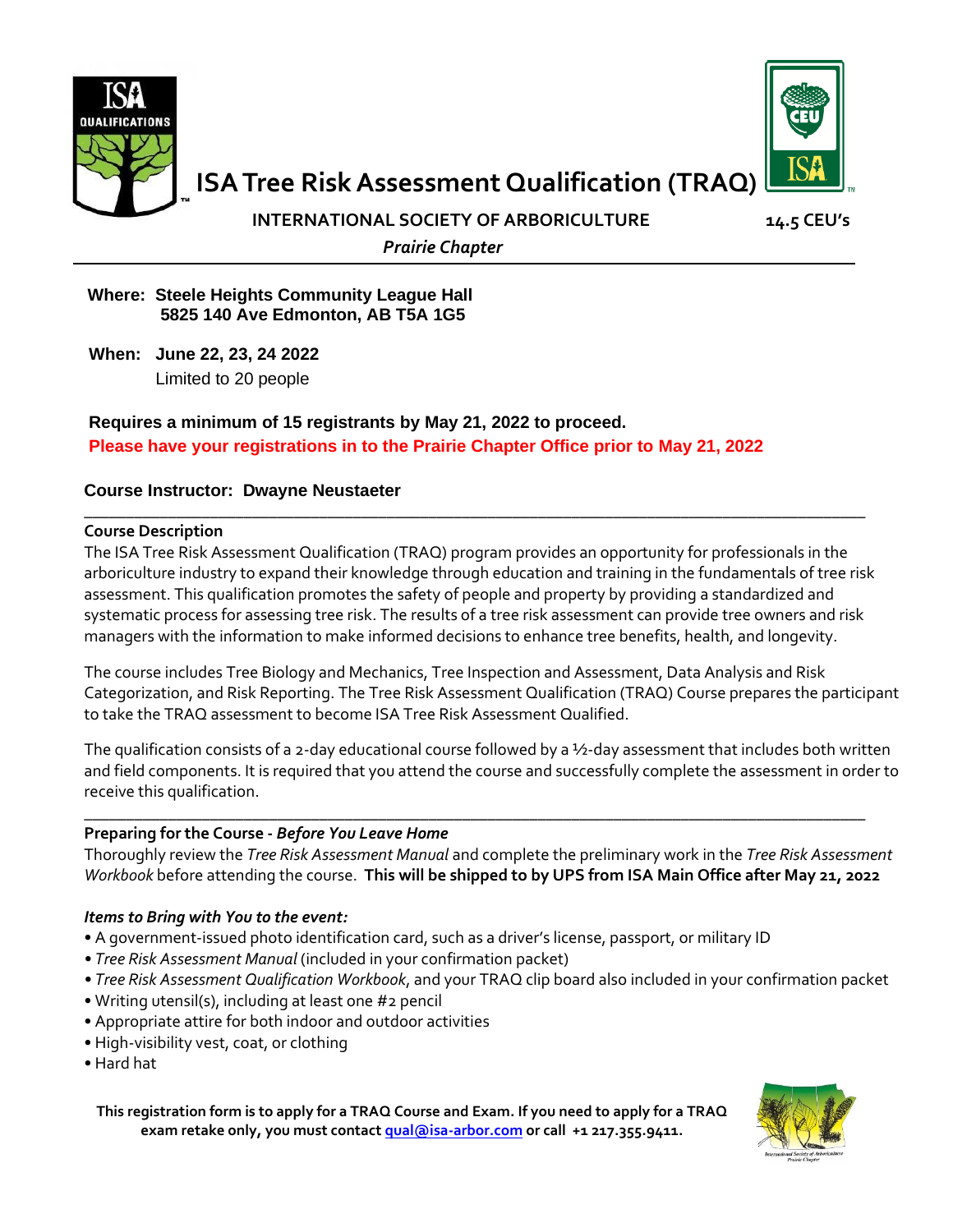

# **Prerequisites for Tree Risk Assessment Qualification**

To be eligible to register for the course and take the exam, you must have earned one of the following credentials.

## **For non-ISA credentials, please submit a copy of a certificate, credential identification card, diploma, or similar document. Copies should be emailed to: [office@isaprairie.com](mailto:office@isaprairie.com)**

ISA Tree Risk Assessment Qualified ISA Certified Arborist® ISA Board Certified Master Arborist® EAC — European Tree Worker EAC — European Tree Technician Fachagrarwirt Baumpflege AHC30810 Certificate III in Arboriculture (Australia) New Zealand National Certificate in Horticulture (Arboriculture) (Level 4) United Kingdom Qualifications and Credit Framework Level 2 Certificate or Diploma in Arboriculture Connecticut Arborist License Louisiana Arborist License Manitoba Arborist Training and Licensing Program Maryland Tree Expert Massachusetts Certified Arborist Rhode Island Arborist License New Jersey Certified Tree Expert New Hampshire Arborists Association Certified Arborist Society of American Foresters Certified Forester ASCA Registered Consulting Arborist (RCA) status or:

A degree in arboriculture, urban forestry, traditional forestry, or horticulture that is part of a national qualifications framework or is from a college or university that is accredited or recognized under a system that is substantially similar to accreditation.

**If you hold credentials or have completed a program of study that is not listed above, go to page 3 of the TRAQ Application Guide <http://www.isa-arbor.com/Portals/0/Assets/PDF/Certification-Applications/TRAQ-App-Guide.pdf>for** 

**information on submitting an appeal. Please be aware that the appeal process can take several weeks to complete.** 

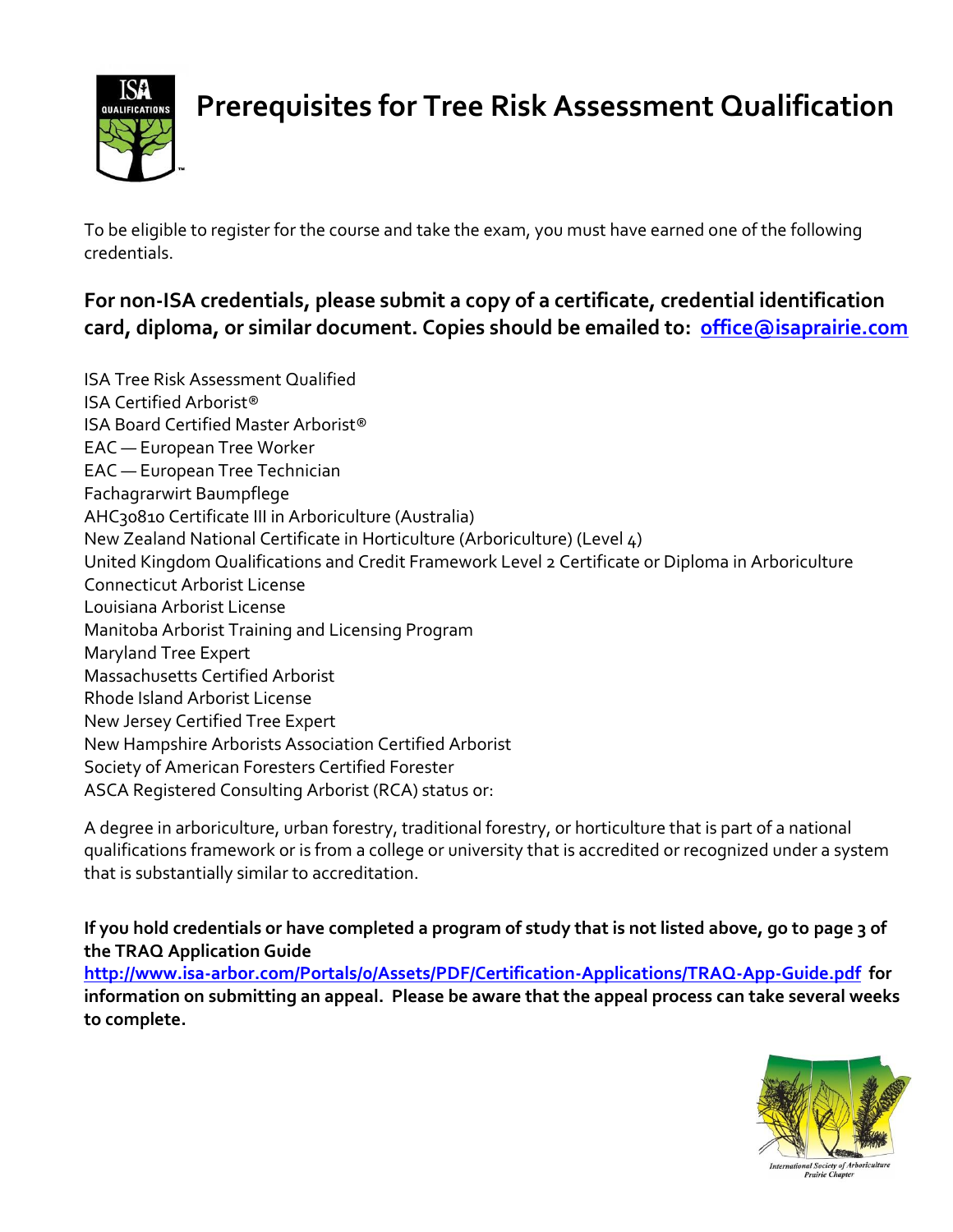## **TRAQ Course Registration June 22, 23, 24 2022**

| Name (for badge) _____________________________                                                                                                                                                        |                                                                                                                                                                                                        | Please include a scan or photocopy of certificate        |  |
|-------------------------------------------------------------------------------------------------------------------------------------------------------------------------------------------------------|--------------------------------------------------------------------------------------------------------------------------------------------------------------------------------------------------------|----------------------------------------------------------|--|
| ISA membership # ______________________________                                                                                                                                                       |                                                                                                                                                                                                        |                                                          |  |
| Member in good standing: ISA International ___ yes ____ no                                                                                                                                            | Must be an International member to receive the member rate.                                                                                                                                            |                                                          |  |
|                                                                                                                                                                                                       |                                                                                                                                                                                                        |                                                          |  |
|                                                                                                                                                                                                       |                                                                                                                                                                                                        |                                                          |  |
|                                                                                                                                                                                                       |                                                                                                                                                                                                        |                                                          |  |
|                                                                                                                                                                                                       |                                                                                                                                                                                                        |                                                          |  |
| <b>Special Testing Accommodation Request:</b>                                                                                                                                                         | If you have an accommodation request, please complete the Special Accommodation Request Form and submit it<br>with your application. You may find the form online at: www.isa-arbor.com/accommodations |                                                          |  |
|                                                                                                                                                                                                       |                                                                                                                                                                                                        |                                                          |  |
|                                                                                                                                                                                                       |                                                                                                                                                                                                        |                                                          |  |
|                                                                                                                                                                                                       |                                                                                                                                                                                                        |                                                          |  |
| Special Dietary Conditions: Vegetarian, food allergies - please note_______________________________<br><b>Registration Fees for:</b><br><b>ISA International / Full Members</b><br><b>Non Members</b> |                                                                                                                                                                                                        | \$775.00 plus GST (Cdn \$)<br>\$875.00 plus GST (Cdn \$) |  |

| Payment by   Cheque                                                | Visa     MasterCard |
|--------------------------------------------------------------------|---------------------|
|                                                                    |                     |
| Credit Card Holder Name                                            |                     |
| Email Address for receipt ________                                 |                     |
| Please mail, e-mail or fax this registration form with payment to: |                     |

**ISA Prairie Chapter, C/O Keith Anderson, Executive Director Box 757 North Battleford, SK S9A 2Y9 Ph 1 (866) 550-7464 Fax 1 (866) 651-8423 Email: [office@isaprairie.com](mailto:office@isaprairie.com)**